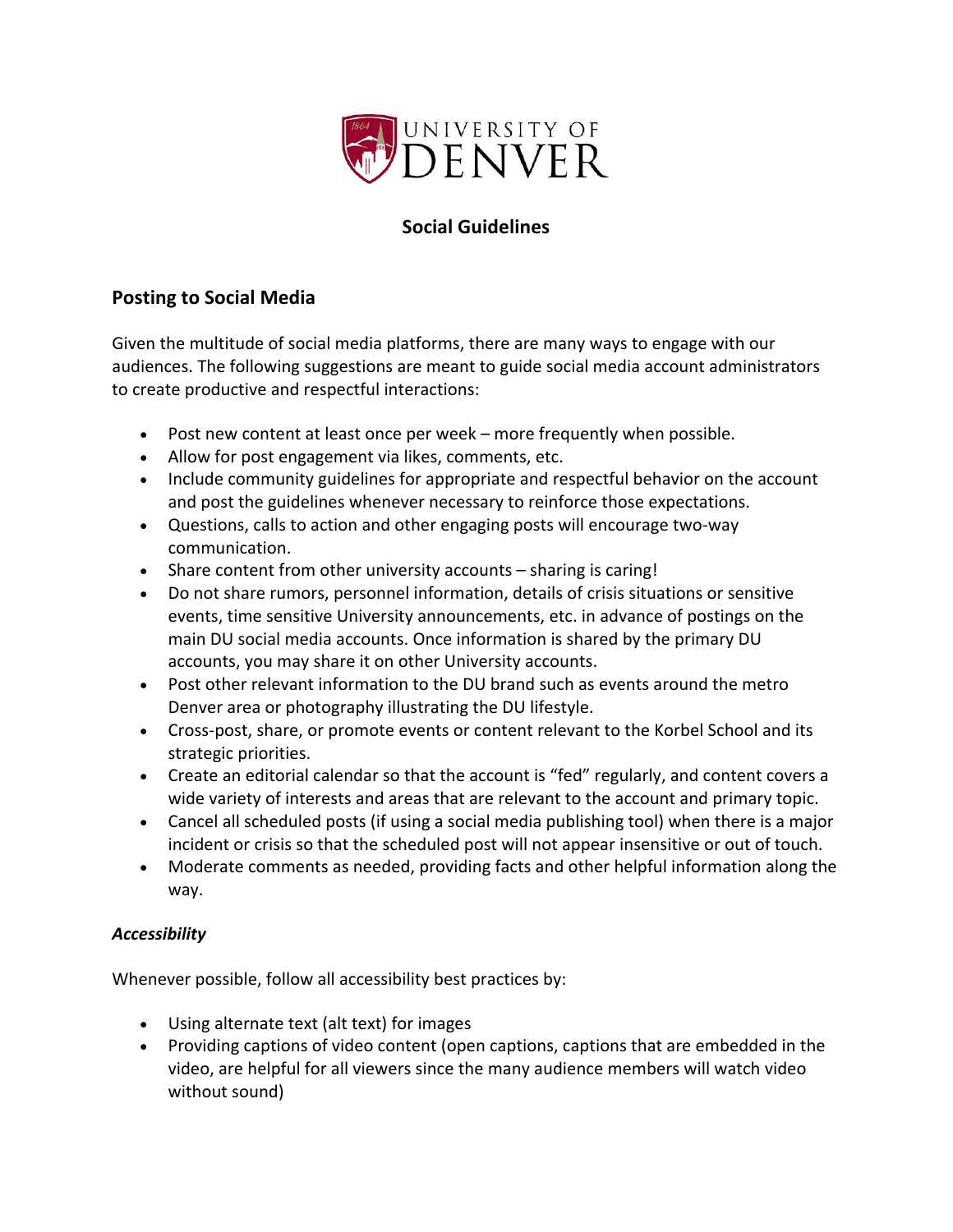- Try to avoid video that is mostly visual such as campus panoramas with just a music track.
- In short, if you play the video with your eyes closed, do you get the same information or experience? How about with the sound turned off?
- Use initial capitalization, known as CamelCase, for hashtags because it makes the hashtag easier to read including for screen readers.
- Emojis will be described by a screen reader. Be cautious of the emoji(s) you select and put spaces between them, so the reader distinguishes between the text and the emojis. Also be aware that emoticons are different from emojis and are read differently by screen readers. Use emojis rather than emoticons whenever possible.

## *Photo and Video Content*

It is important to remain mindful when posting any photos or videos to social media. Despite the ability to delete posts from many of the social platforms used by DU, consider all photos/videos to be permanently shared once posted, since nothing is ever really "deleted" from social media. Therefore, be sure to check whether any students in such photos or videos have any restrictions on release of their directory information under FERPA, as some students may have requested information not be shared (https://www.du.edu/registrar/privacy/) and do not share photos or videos of children under the age of 18 without having previously obtained written consent from their parent/guardian.

### *Livestreaming*

Korbel School staff may choose to livestream events and other activities to social media accounts in close coordination with the Korbel School communications team. Please contact korbel.comms@du.edu if you anticipate livestreaming an event.

#### *Crisis and Emergency*

In a crisis or emergency, the main DU accounts run by the central division of marketing and communications will post information that can be shared by other official accounts. It is important to refrain from posting information ahead of these accounts or information found elsewhere.

## **Account Creation and Oversight**

#### *DU Social Media Directory – Coming Soon!*

All official social media accounts affiliated with the Korbel School must be registered with the Korbel School communications department who will facilitate the account's registration with Central MarComm. All official accounts in compliance with social media guidelines will be registered with the central DU Social Media Directory. To be listed as an official DU account within the DU Social Media Directory, accounts must meet the following standards: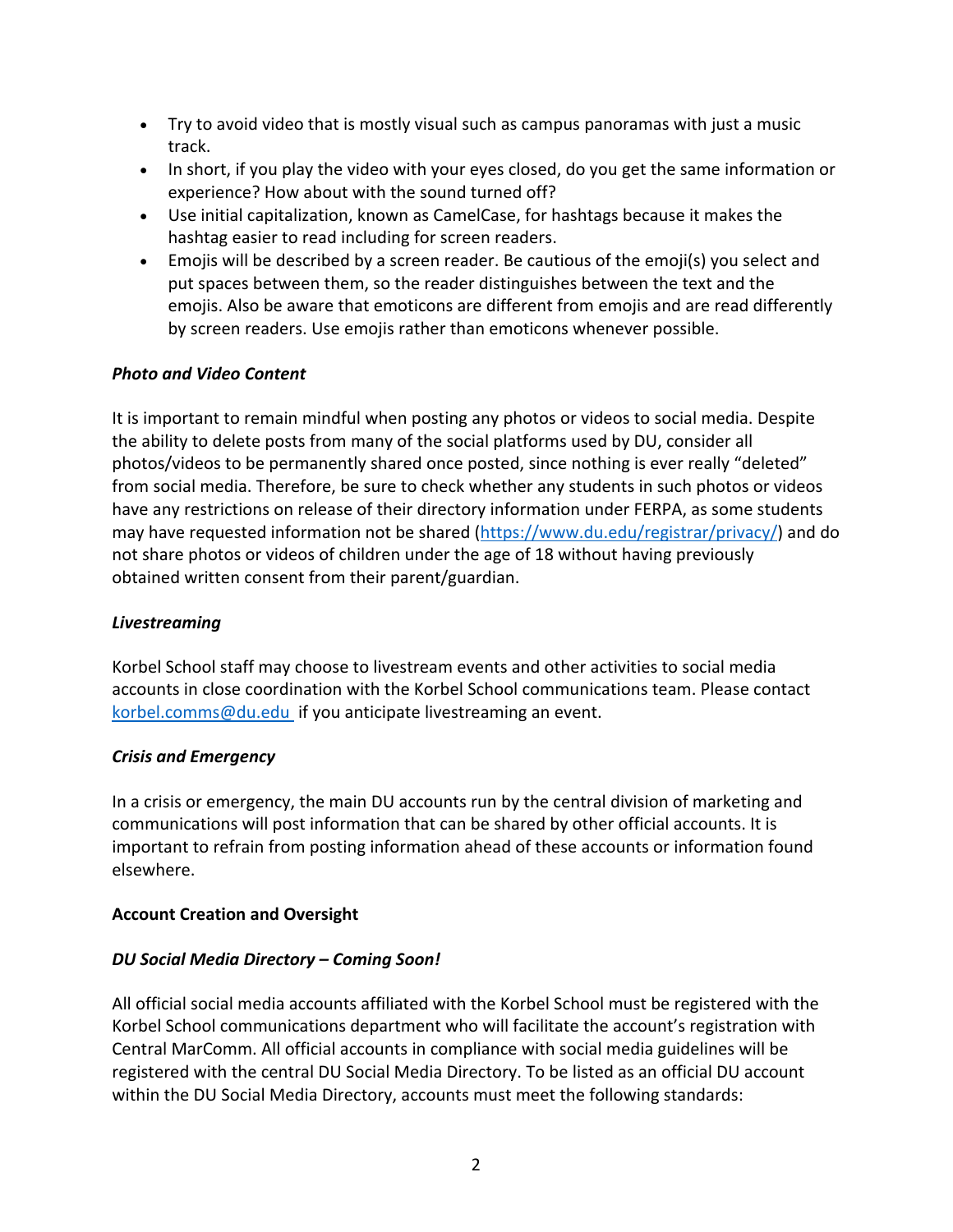- Register each account with Korbel School Communications Department. To do so, email korbel.comms@du.edu.
- Select from one of the profile graphics to pair with any appropriate photo (selected from the Social Media Toolkit)
- Select from one of the cover graphics to pair with any appropriate photo
- Commit to posting once a week (inactivity beyond 30 days will result in removal from directory)
- Adhere to accessibility, which includes consistent alt image tagging and captioning of images (please reference the accessibility section further in this document for more details)
- Identify an account owner and management team comprised of only DU employees

Only accounts listed in the DU Social Media Directory will have access to DU's Social Media Toolkit (to be released), a one-stop-shop self-help section for branded content, an organizational content calendar, and other helpful resources.

## *Creating an Account*

When creating a new social media account on behalf of the University of Denver, or any colleges, units, divisions, or departments, follow these account creation and operation best practices:

- Create accounts with a DU email address and share the login information with the Korbel School Communications Department. This information will be kept confidential and the communications staff will not access your account unless there is an emergency or if the account becomes neglected and needs to be retired.
- Comply with all applicable University policies, federal and state laws, including privacy and confidentiality laws such as FERPA, with respect to students, employee, and alumni information.
- Respect intellectual property (trademark and copyright) and use DU branding elements responsibly. Do not modify DU branding elements without the direct approval and/or support from MarComm.
- Post community expectations, moderation protocols and any other specific guidelines on the social media account in the profile or on a "pinned" post.
- Example from @UofDenver accounts: The University of Denver may delete posts or comments that promote for-profit ventures that do not comply with DU policies. Posts that are grossly off-topic, abusive, contain profanity, pornography, are threatening, contain discriminatory language or language of bias or hate, and the like will not be tolerated. Any posts concerning potential harm to one's personal health and safety, or those that are discriminatory will be brought to the immediate attention of Campus Safety and/or the Office of Equal Opportunity/Title IX.
- Do not share any sensitive or private information via social media. Often hackers will use social media to gain knowledge that enables them to cause harm to University systems.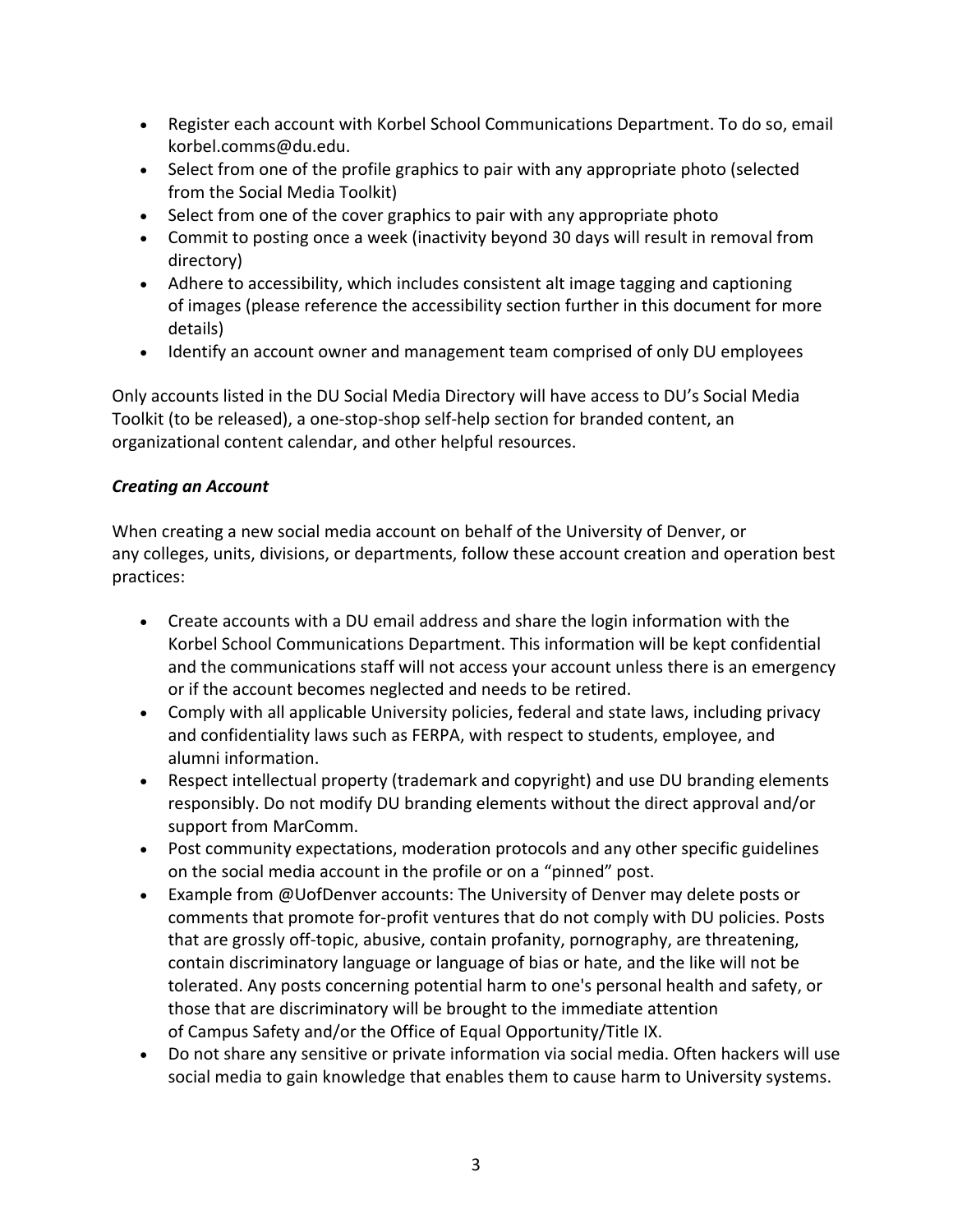• Consider carefully who you "friend" or "follow" from your University account. Best practice suggests only activating these connections with other University accounts, employees and trusted University partners. We do not recommend following current students who are not either employed with the University or in a University leadership role (such as President of the USG).

#### **Encountering Difficult Social Media Issues**

#### *Pause*

Remain calm and take a break. Your ability to respond appropriately and professionally increases with a few moments of careful thought and consideration. A hasty response is likely to be a poor response.

#### *Connect and Collaborate*

It's important to collaborate with partners across the University to report the incident and discuss potential responses with others. A response in isolation is likely to result in unintended consequences. Was the social media incident one of bias or hate? If so, please know that we have individuals and units that can support you. Depending on the situation, as a first step, you may contact the Office of Diversity, Equity and Inclusion (ODEI) so that ODEI can provide support to individuals or groups that may be harmed by the post.

Connect with the Korbel Communications Team to report the issue and receive support for your next steps and response. The Korbel Communications Team will loop in MarComm as well as other parties on campus as needed.

#### *Respond and Maybe Remove*

Negative comments or criticism should not be immediately removed. Instead, a quick and polite response should be issued to attempt to engage with the individual/group and collaborate on a possible resolution.

- Blocking an individual: A good rule of thumb for blocking an individual is "three strikes and you're out." However, that may not apply in all cases. Some individuals (those posting pornography, threatening statements, or demonstrating hate) should be blocked or removed from the social media group immediately (after capturing the problematic post/comment with a screenshot).
- Someone posting a call for assistance, having had a negative experience, or looking for answers should receive a response with an offer for direct and immediate assistance. Negative experiences can be turned positive with empathy and rapid outreach. A post may not specifically call for support, so your social media monitoring team will need to read between the lines and extend an offer for support in most instances. Please connect with the Korbel Communications Team if you encounter such an issue.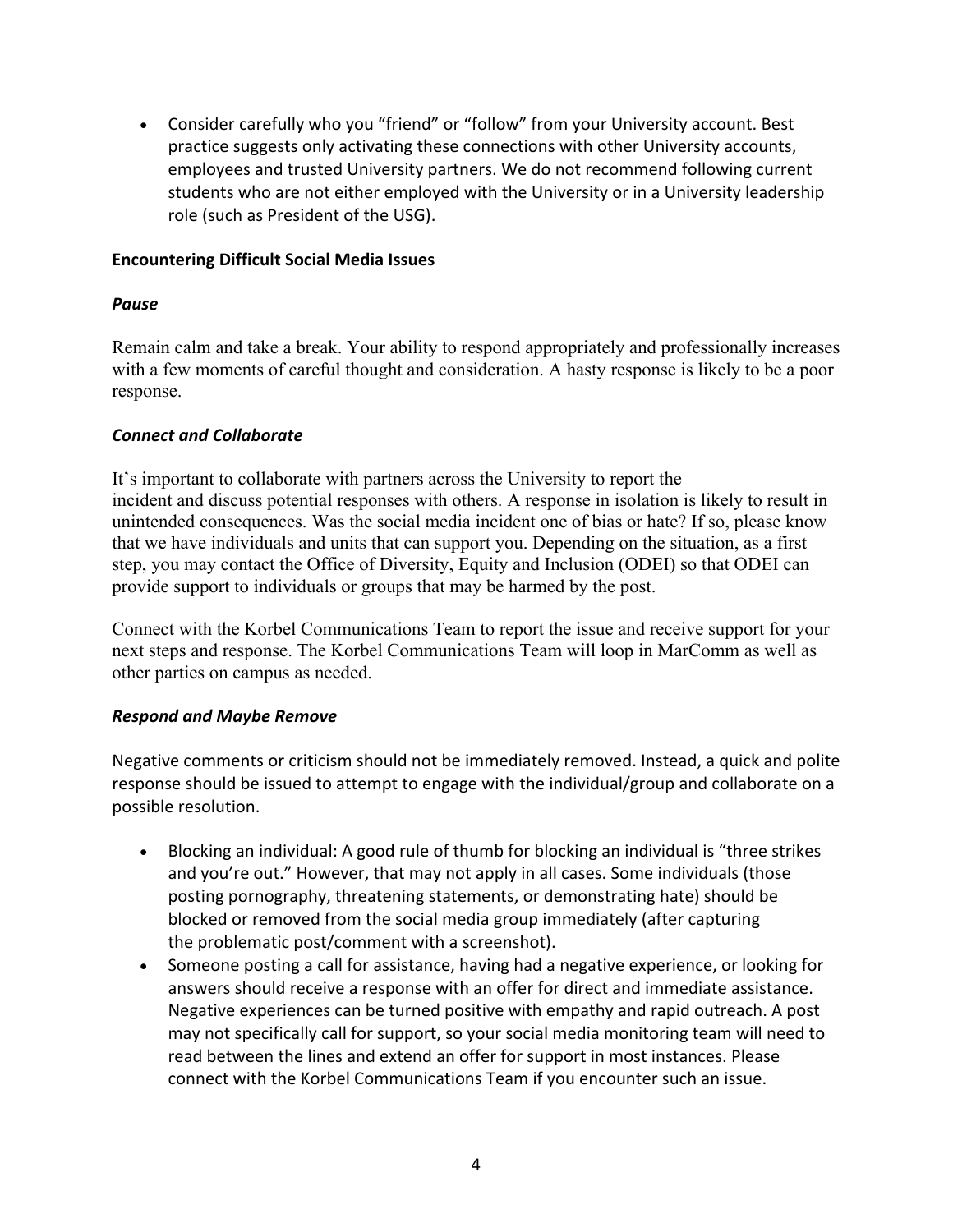#### **Notes:**

- In some rare instances, the comment or post will warrant removal. Inappropriate comments (such as profane or pornographic, racist, or threats of harm) must be removed after being captured via screenshots and thoroughly documented. A response should be provided even for a comment/post removed.
- Other types of questionable content could include false, commercial, libelous, defaming, threatening, irrelevant, etc. Consult with Korbel Communications team and MarComm for guidance.
- The University of Denver may delete posts or comments that promote for-profit ventures that do not comply with DU policies. Posts that are grossly off-topic, abusive, contain profanity, pornography, are threatening, contain discriminatory language or language of bias or hate, and the like will not be tolerated. This page is moderated by DU staff to maintain safety and promote appropriate interactions. Posts concerning safety and discrimination will be brought to the immediate attention of Campus Safety and/or the Office of Equal Opportunity/Title IX.

#### *People/comments you will want to remove, but shouldn't*

- Rude and outrageous some people will post things that are rude, but there is a difference between rude and discriminatory, defamatory, etc.
- A known social media individual who frequently picks fights or complains ("troll").
- Responses from well-intentioned individuals, providing information on behalf of DU that is not accurate. If the information is not accurate, address it and correct it  $-$  do not remove it.

#### *Interactions you will want to engage in, but shouldn't*

- An escalating situation in which you will likely not be able to maintain restraint and tact.
- A situation that appears to be handled by the community or in which you think the community is likely to jump in. As a reminder, the first steps are to pause, connect and collaborate. If you think the community will jump in, the time you take to pause, connect and collaborate will give them time to demonstrate their willingness to respond. If the community does not jump in, and you still feel you should respond, do so in a manner that does not invite escalation by providing a statement, the link to a website for more information, or direct contact information for a team member.

**Some situations are no-win situations.** Do not take these interactions personally, do not engage if you feel you are getting emotionally involved, and keep in mind that your responses are judged not only by the original poster, but by all stakeholders who may see your response.

#### *Documentation prior to removal*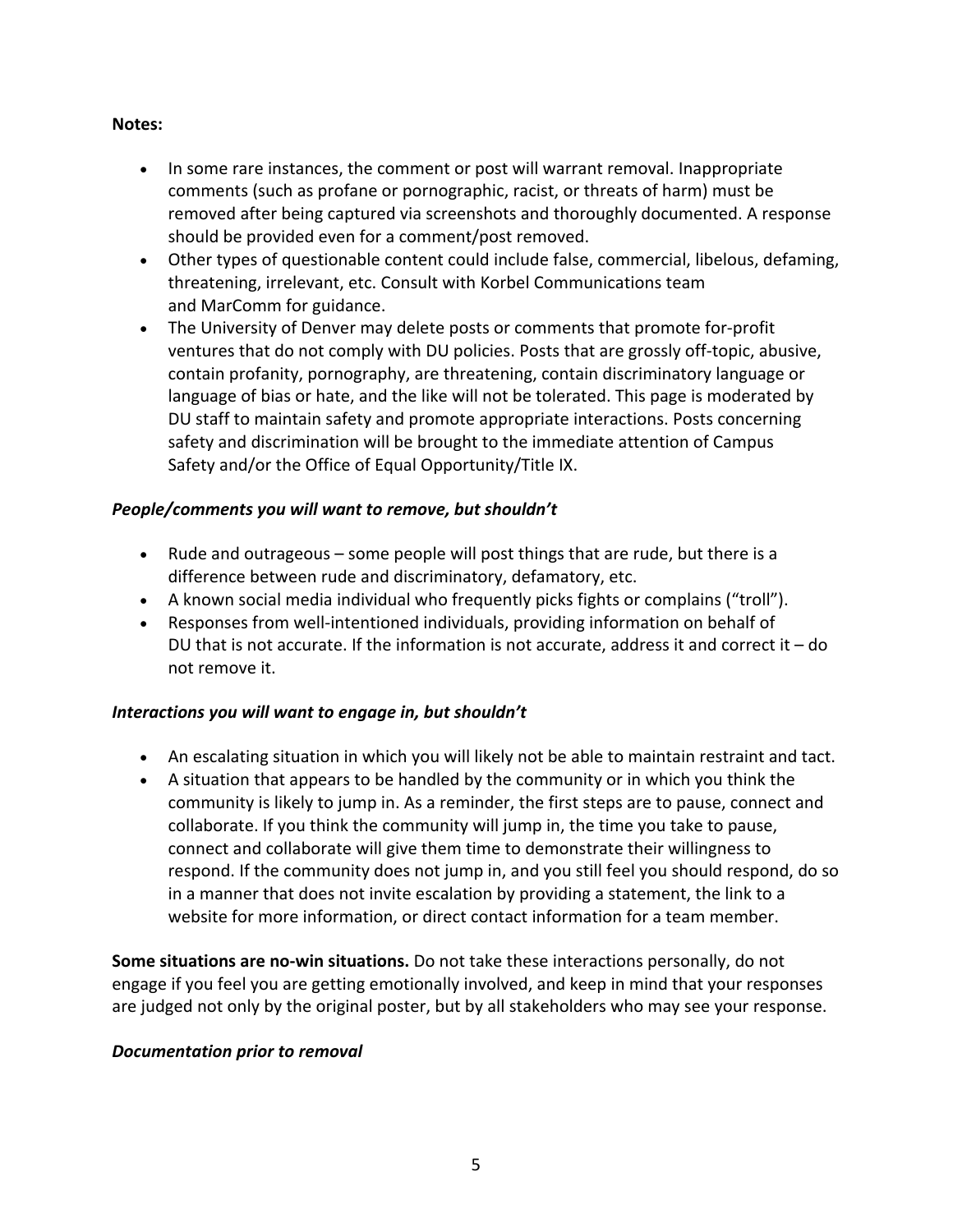Do not remove the post until you have properly captured it with a screen capture tool for documentation. Documentation is critical and must include both the original post and any associated information/interactions (comments, likes, etc.) so all facts can be later referenced as needed. Please submit screenshots to korbel.comms@du.edu.

## **Sense of Urgency**

Your definition of "fast" likely is not the same as each of your stakeholder's definitions. Therefore, the consistency in your response time should set the tone for how quickly you will respond to questions and comments. Though you should always respond as quickly as possible, after completing the "pause" and "connect and collaborate" steps, if you do not have an answer, you should respond as such. Tell the individual that you are thankful for their comment and that you are working to find an answer. In addition, set an expectation for when they will next hear from you. Will you be able to respond in a few hours? A day? Is this a more complex issue that will take a week or more to answer fully? Also, keep in mind that it may not be you who provides the next bit of information. Perhaps there is a Town Hall coming up that specifically addresses the issue. If so, and if the individual is a member of the DU community, point them to register or the link to join live. Maybe the next issue of the University of Denver Magazine has a feature article on the topic in question. It is okay to ask them to wait for publication and promise to share a link to the digital version when ready.

Ideally, comments and questions will be responded to on the same day they are posted/requested. If, on a regular basis, you know you will take longer (on average) for a response, be sure to post that information somewhere on the page. For example, Campus Safety social media accounts have a disclaimer that states that its social media accounts are not actively monitored 24/7 and that urgent matters of personal and public safety should be directed to a phone number instead.

## **Thoughtful Interactions**

Spend as much (or even more) time listening as you share information. Social media is meant to be a two-way interaction and listening is a critical tool in building relationships and providing valuable insight. Engage in ways that provide value or context to the conversation.

## *Taking it Offline*

There are times when it is best to facilitate a conversation offline and away from social media. It is important in these instances to acknowledge the conversation on the social media platform and indicate that the conversation is being taken offline. Taking conversations offline accomplishes a few key goals:

• It indicates to other audience members that you are responsive without the risks that could arise if the conversation continues on social media. Private information should be kept private and transitioning the conversation offline promotes that.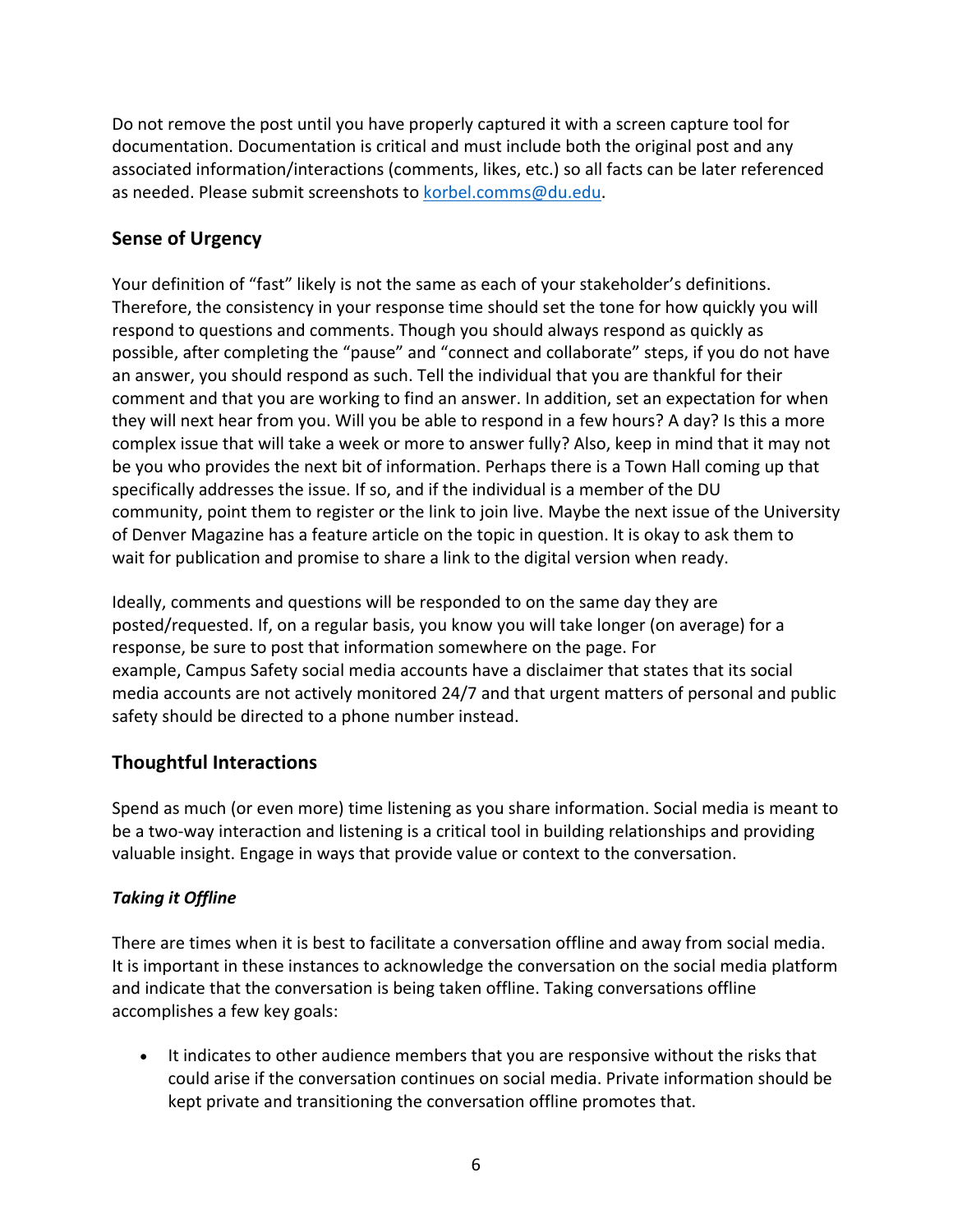- Moving an unhappy person away from the platform will likely diffuse the situation as social media makes some people feel more empowered to use more forceful or colorful language. This is often because of the size of the audience.
- Some people will choose not to engage offline and end the conversation. While this is not ideal (we want to try to address and resolve as many conflicts as possible), in some cases, the person was not engaging to receive a resolution to the situation, but for attention. Ending these conversations in this way is preferable to removing/blocking the person from your social account.

Do not delete posts that are moved offline unless they are truly problematic. Always consult with the Korbel Communications Team first before attempting to remove a post.

#### *Team Support*

Social media is a team initiative at the University of Denver. It is completely appropriate to engage other accounts if they can help in an interaction. Not only will engaging others help resolve the issue at hand, but it will also help make the University of Denver community shine and foster a greater sense of belonging for everyone involved.

Example: "@UofDenver I was supposed to hear about financial aid like a week ago! I'm worried I won't be able to attend DU now…"

Response: "Hi @user! Thanks for reaching out! @DuFinAid will respond just as soon as they can. In the meantime, have you tried logging in to PioneerWeb to check your account status? (Link)"

#### *Sound Like the Human You Are*

One of the most difficult parts of social media for an organization is that the organization is not running the social accounts – real people are! As employees, we are all different. We believe that is a major strength in our communications – especially on social media. Therefore, we encourage you to:

- Show empathy and understanding
- Offer an apology if one is warranted
- Admit mistakes or problems
- Be friendly, sincere, and be you

Glossary of Social Media Terms